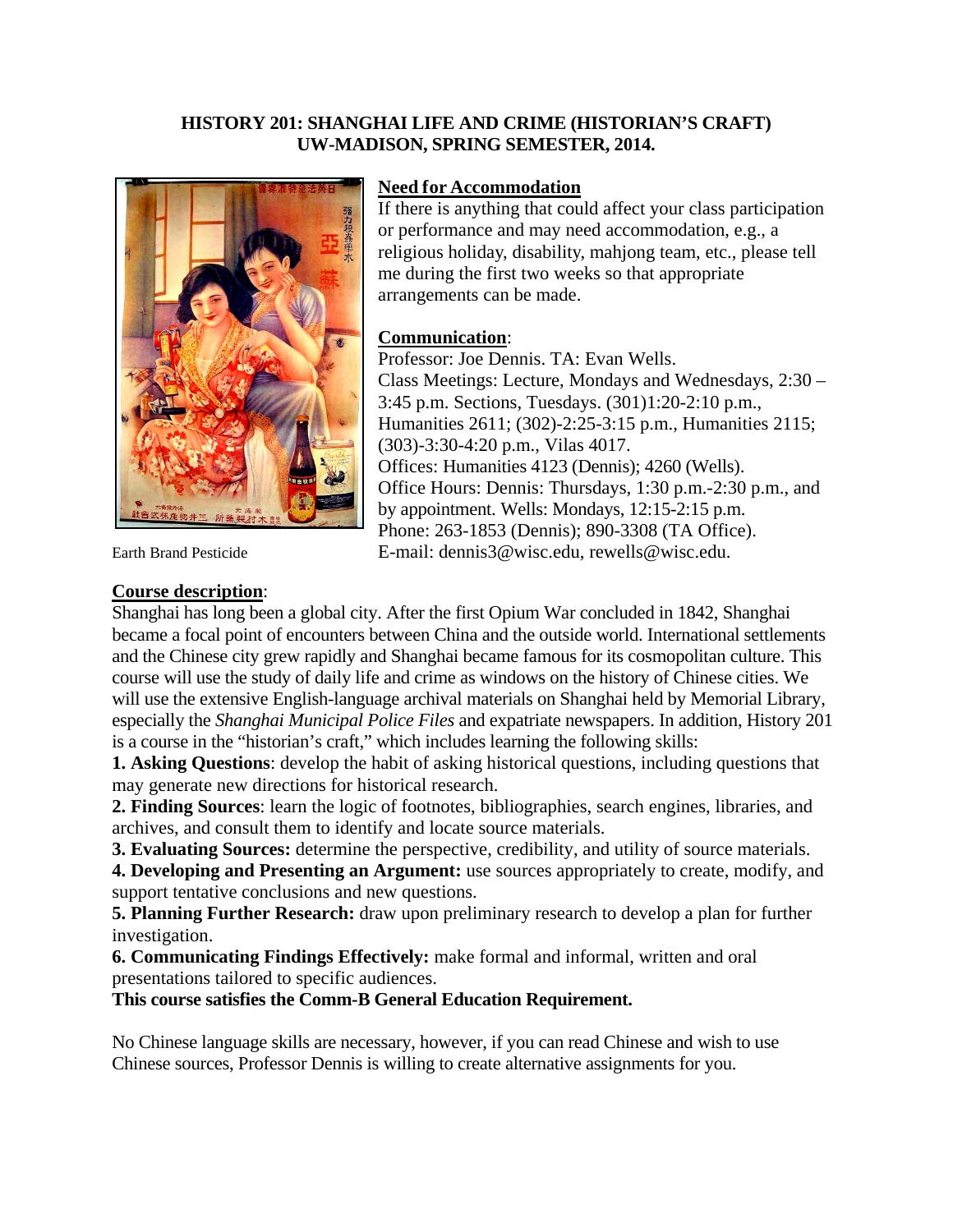# **Readings**

The following books are required and available for purchase in the bookstore:

1. Lu Hanchao. *Beyond the Neon Lights: Everyday Shanghai in the Early Twentieth Century*. University of California Press: 2004. (Paperback). ISBN-13: 978-0520243781.

2. Frederic Wakeman, Jr. *Policing Shanghai 1927-37*. University of California Press: 1996. (Paperback). ISBN-13: 9780520207615.

3. Mary Lynn Rampolla, *A Pocket Guide to Writing in History*, seventh edition. Bedford-St. Martin: 2012. (Paperback). ISBN 9780312610418.

4. William Strunk Jr. *The Elements of Style*. BN Publishing. ISBN 9781607960003. Other editions are OK.

Additional materials will be on reserve or posted on the Learn@UW class website.

### **Schedule**

Classes will be a mix of lecture, discussion, and other activities. Please complete the assigned readings before coming to class because they will be the basis for much of our discussion. The schedule will be adjusted as the semester progresses. M= Monday, T=Tuesday, W=Wednesday.

- W Jan 22 Go over syllabus, meet everyone, fill out background sheet. Discuss history as an academic discipline. Discuss how to take notes on readings and lectures. Discuss making a schedule for your entire semester. Rampolla, 42-48
- M Jan 27 Lecture: Early development of Shanghai and the treaty ports. Discuss how to ask historical questions. Rampolla, 1-5. Discuss "Shanghai's Origins, Wasserstrom's Intro," 1-6 (Learn@UW, "content," "readings" folders).
- **Sometime soon you will receive an assessment survey by email. It is a required part of this class to fill it out and return it. This will help me tailor the course to student needs and assess progress.**
- T Jan 28 Get to know each other. Discuss various models of how to lead and conduct productive discussions. Discuss "What Makes a Good Discussion" (Learn@UW, Content, Readings).
- W Jan 29 **Assign Book Review** of *Beyond the Neon Lights*. Rampolla, 36-37, 136. Lecture: Qing Collapse and the Rise of Warlord Government. Last fifteen minutes: Examine each other's notes on today's lecture, critique them, quiz on today's lecture.

M Feb 3 Reading Quiz on *Beyond the Neon Lights* (hereinafter "BTNL"), 1-66. Discuss BTNL 1-66.

T Feb 4 Discuss BTNL, 67-108. Last ten minutes: Critique the mechanics of today's discussion.

W Feb 5 Movie: *China in Revolution*. Take notes on it for midterm exam.

- M Feb 10 Lecture: Formation of the Republic of China. Before reading the rest of BTNL, read Rampolla, 22-26. Quiz on BTNL, 108-188. Discuss active reading. Discuss BTNL, 108-188.
- T Feb 11 Discuss BTNL, 189-242. For each section of today's reading, write one or two sentences stating the section's main argument. Post your sentences on Learn@UW at least 4 hours before class. Reading quiz.
- W Feb 12 Lecture: Historiography. Discuss plagiarism. Discuss ways to approach primary and secondary sources. Analysis of primary sources (read before class on Learn@UW). Discuss Rampolla, 6-21, 37-39, 98-105. Discuss "Writing Book Reviews" (Learn@UW). Finish BTNL over next few days and write your review.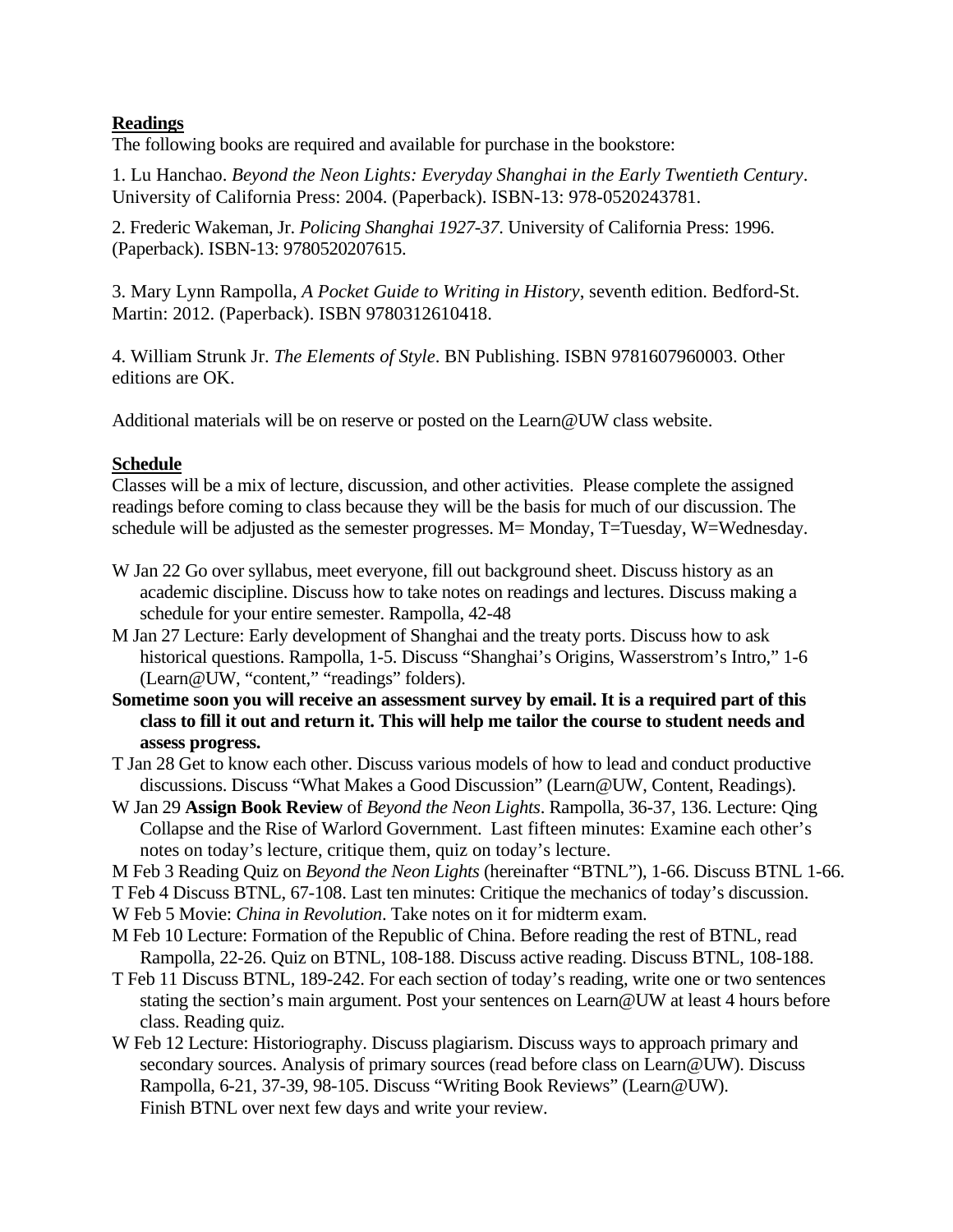- M Feb 17 Lecture: The Rise of Communism. Discuss Marxism and its connections to historical writings. Discuss historical theorist: "Marxism, a brief introduction," 9-13 (Learn@UW). Rampolla, 26-65, 86-93.
- T Feb 18 **Book review due.** Discuss review essays; Liu and Stapleton, "Chinese Urban History: State of the Field." (Learn@UW).
- W Feb 19 Lecture: Development of Chinese Law.
- M Feb 24 Lecture: Sources for Chinese history, part 1. Exercises. **Assign primary source exercise**
- **#1.** Discuss the use of theory in historical writing. Read "Theorists" on Learn@UW.
- T Feb 25 Memorial Library visits by section. Learn how to use SMP files.
- W Feb 26 Discuss: *Policing Shanghai* (Hereinafter, "PS"), xv-93. Last five minutes: Critique today's discussion.
- M Mar 3 Lecture: Chinese court system and administration of justice. Quiz on today's lecture. Last twenty minutes: Practice giving oral summaries of the major arguments presented in lecture.
- T Mar 4 Catch-up day. Discuss oral presentations. Discuss historical theorist: "Said, brief intro," 141-146 (Learn@UW).
- W Mar 5 **Graded oral presentations on primary source exercise #1.**
- M Mar 10 **Assign final paper**. Lecture: Sources for Chinese history, part 2. Discuss PS, 94-226.
- T Mar 11 **No class.** Individual conferences this week to discuss final papers, see schedule on Learn@UW.
- W Mar 12 **Written portion of primary source exercise #1 due**. Discuss findings in lecture. **Assign primary source exercise #2.**

Sat. Mar 15 – Sun. Mar 23 **SPRING BREAK**! If you are so inclined, read the rest of PS (not on the exam).

- M Mar 24 Lecture: Christianity in China. Discuss Christian missionary history and sources, readings on Learn@UW.
- T Mar 25 Discuss prostitution reading (Learn@UW). Review Rampolla, 42-45.
- W Mar 26 **Midterm examination on lectures and readings.**
- M Mar 31 Group library trip for **Secondary source assignment #1 (should be able to finish during class, post on Learn@UW by 11:59 p.m. on April 1)**.
- T Apr 1 Discuss how to create a research proposal. Rampolla, 77-84. **Secondary source assignment #1 due 11:59 p.m.**
- W Apr 2 **NO CLASS!** Work in the library on developing ideas for final paper.
- M Apr 7 **Primary source exercise #2 due**, discuss them in class. Assign **Secondary source assignment #2.** Signup for meeting time for April 8 consultation.
- T Apr 8 Individual consultations on final papers with Dennis and Wells (in section rooms).
- W Apr 9 Discuss issues related to final papers. Discuss Rampolla, 49-67. **Secondary source assignment #2 due** (post on Learn@UW).
- M Apr 14 **Research proposals due at the beginning of class**. **Also put electronic copy in dropbox on Learn@UW.**
- Student proposals will be projected on the screen and critiqued as a group.
- T Apr 15 Quiz on *Elements of Style.* Discuss book after the quiz.
- W Apr 16 History writing skills practice: Historical argumentation. Critique in class with partners, revise, and critique by whole class. Discuss historical theorist: "Bourdieu, brief intro," 61-65 (Learn@UW).
- M Apr 21 **Annotated bibliography due. Also put electronic copy in dropbox on Learn@UW.**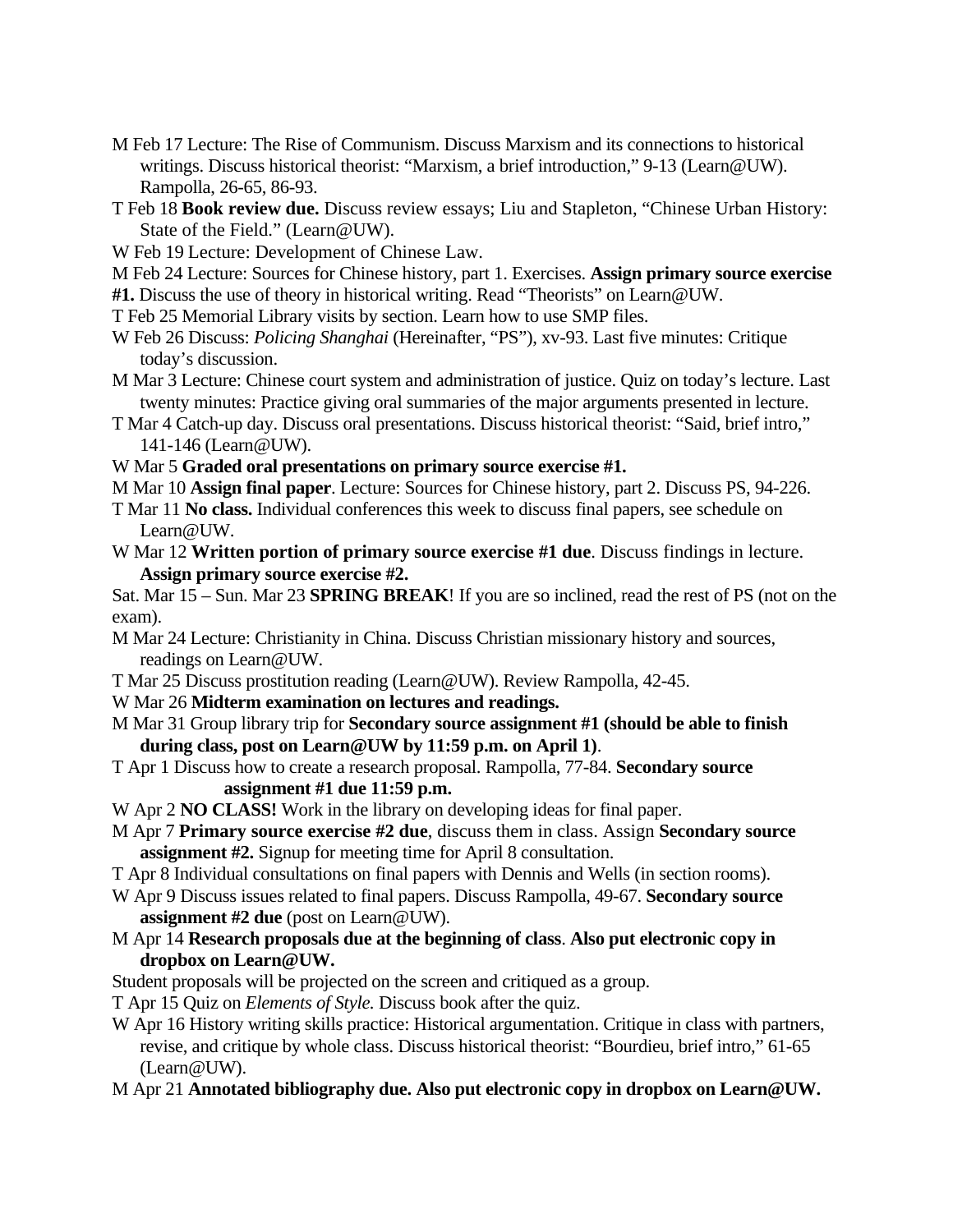We will discuss these in class. Lecture: Citation Forms. Work in class on issues in your annotated bibliographies. Bring Rampolla or *Chicago Manual of Style*. Rampolla, 27-29, 113-149.

T Apr 22 Discuss Rampolla, 106-13. Discuss paper issues.

W Apr 23 **Outline for final paper due**. In class peer-review. **Bring three copies to class. Also put electronic copy in dropbox on Learn@UW.**

M Apr 28 **Drafts of final papers due**. In class peer-review. **Bring three copies to class. Also put electronic copy in dropbox on Learn@UW.**

T Apr 29 Oral presentation practice.

W Apr 30 Meet individually with Dennis and Wells to discuss your draft (in the lecture classroom). M May 5 Oral presentations. (7 minutes per person).

T May 6 Final section activity.

W May 7 Oral presentations. Last day of class! Final version of **paper due** in Learn@UW "Final Paper" Dropbox by 11:59 p.m. No print copy required.

*There is no final exam in this course.*

| Grades:                                         |     |
|-------------------------------------------------|-----|
| Class participation                             | 14% |
| Midterm exam                                    | 15% |
| Book review (750-900 words)                     | 9%  |
| Readings quizzes                                | 10% |
| Primary source exercise #1 (oral portion)       | 3%  |
| Primary source exercise #1 (written portion) 5% |     |
| Primary source exercise #2                      | 7%  |
| Secondary source assignment #1                  | 2%  |
| Secondary source assignment #2                  | 2%  |
| Research proposal, bibliography,                |     |
| outline, and draft                              | 10% |
| Final version of paper (8-10 pages)             | 18% |
| Oral presentation of final paper                | 5%  |
|                                                 |     |

## **Mandatory attendance at an outside history or Asian studies lecture. You must attend one to pass the course! I will circulate notices of talks as they come up.**

To do well in "class participation" you need to be prepared, alert, and involved in discussions and work diligently on the in-class exercises. Thus, when you come to class you must have already read the assignment, thought about it, and noted highlights of what was said and what was not said. If you are not physically or mentally present, you are not participating. That will hurt your grade. Because everyone has other things to do, gets sick, has an out-of-town sporting event, or just needs a day off, you may miss three regular classes without penalty. After that, it affects your grade. If you miss one-quarter of the classes or more, you will fail the course. If you come in late, be sure to sign the attendance sheet. If you must be absent, call or e-mail me in advance. Keep me apprised of anything that could significantly impair your studies.

You will have the opportunity to lead discussion. The quality of your discussion questions and leadership in class are part of the grade. The class participation grade may also include various minor assignments.

I apply imperial Chinese theories of social control to grading. My framework recognizes both the coercive power of the law and the encouraging power of moral example. Poor grades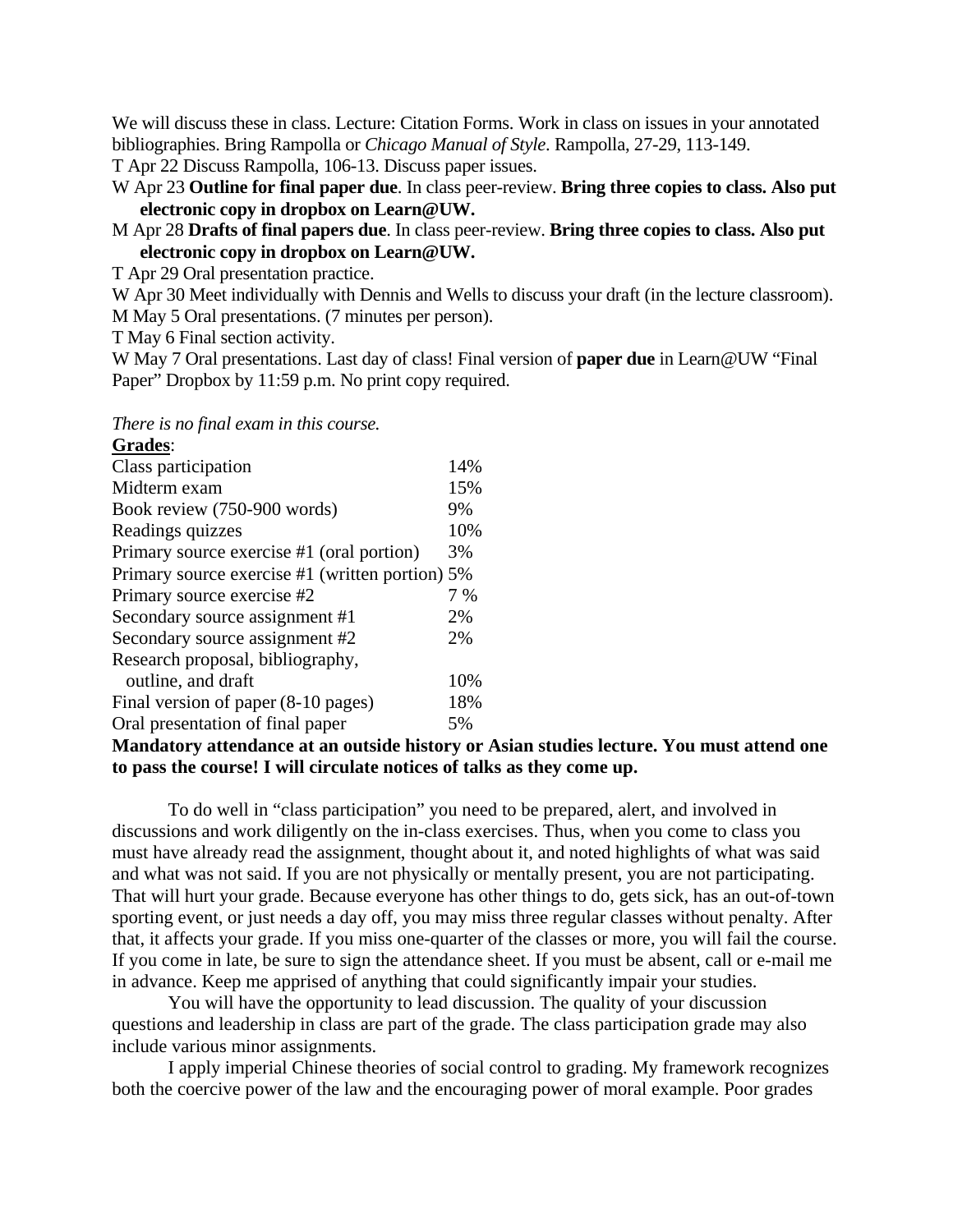may result from either transgressions or nescience.<sup>[1](#page-4-0)</sup> Transgressions, such as failure to read an assignment, failure to carefully revise papers before turning them in, lazy thinking, etc., are dealt with using Legalist principles, "if the lord above severely punishes and rewards lightly, then it expresses that the ruler loves the people... By punishments eliminate punishments."<sup>[2](#page-4-1)</sup> Nescience, however, is students' natural state at the beginning of each course. It shall be approached with encouragement, assistance, and compassion (unless caused by transgressions). "We can master things we originally did not understand. We not only are capable of destroying the old world, we also can create a new world." Chairman Mao, 1949.

## **Technological Distractions:**

Being focused in class and having good manners are essential. Please turn off your cell phone at the start of class and do not use your computer for anything that is not course related. It is my policy to reduce violators' grades by one point from their final average for each violation. Thus, if, for example, your final average would have been 93, but Mr. Wells or I observed you texting six times during the semester, your grade would drop to an 87, moving you from an "A" to a "B." If you are awaiting a heart transplant and need to have your phone on, let me know before class.

### **Plagiarism**:

## Question: What's the policy?

Answer: "The proverb says: Don't insult a friend's wife or bully his concubine. You've done both you impudent ape! Come here and let me have a whack at you!" - Ox Demon King to Monkey (Sun Wukong) in *Journey to the West*. Think of your assignments as your teacher's beloved.

### Question: What is plagiarism?

Answer: See the University's policy or ask me before submitting your paper. If you ask me in advance whether you can present material in a certain way, it is harmonious education. If you just present another's work without attribution, hoping you will not get caught, it will also be educational, however, the lesson learned will be that, indeed, the lot of sentient beings is to suffer.

# Question: What will happen to me if I plagiarize?

Answer: *Ling chi*, or "death by slicing," a Chinese and Mongol punishment for heinous crimes in imperial times. In contrast to simple decapitation, *ling chi* extended the suffering and forced the condemned person to dishonor their parents by defiling their body. In addition, the University will take action, such as expelling your remnant parts.

**Prior to handing in your first assignment you must read the following discussion of plagiarism:** http://historians.org/governance/pd/Curriculum/plagiarism\_defining.htm

### **Lateness:**

<span id="page-4-0"></span><sup>&</sup>lt;sup>1</sup> You will come across many new terms during this course. Grandma gave you that dictionary for a reason. When the term is not in your dictionary, which occurs often, check a bigger dictionary, such as OED, or ask me.

<span id="page-4-1"></span><sup>2</sup> Shang-chün shu chieh-ku ting-pen, Chu Shih-ch'e, 1966.